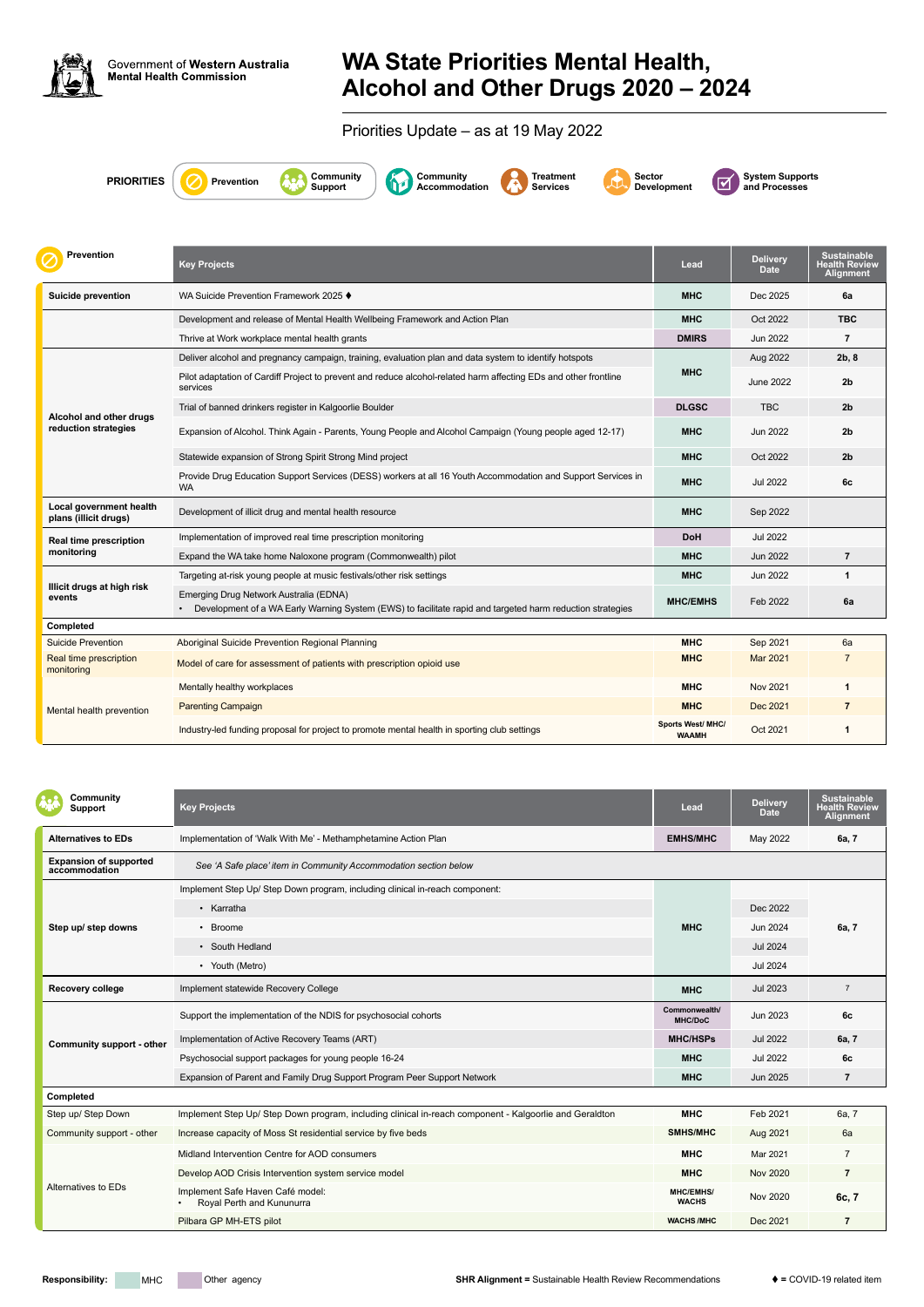

Government of Western Australia **Mental Health Commission** 

## **WA State Priorities Mental Health, Alcohol and Other Drugs 2020 – 2024**













**System Supports** 

| <b>Treatment</b><br><b>Services</b>     | <b>Key Projects</b>                                                                                                                                                                                                                                                                                                                                                                                                                                                                                                            | Lead                | <b>Delivery</b><br><b>Date</b> | <b>Sustainable</b><br><b>Health Review</b><br><b>Alignment</b> |
|-----------------------------------------|--------------------------------------------------------------------------------------------------------------------------------------------------------------------------------------------------------------------------------------------------------------------------------------------------------------------------------------------------------------------------------------------------------------------------------------------------------------------------------------------------------------------------------|---------------------|--------------------------------|----------------------------------------------------------------|
| <b>Community Treatment</b>              |                                                                                                                                                                                                                                                                                                                                                                                                                                                                                                                                |                     |                                |                                                                |
| Suicide Intervention and<br>postvention | Implementation of statewide postvention and support service ♦                                                                                                                                                                                                                                                                                                                                                                                                                                                                  | <b>MHC</b>          | Jun 2022                       | 6a                                                             |
|                                         | See implementation of Active Recovery Teams (ART) item in Community Support section above                                                                                                                                                                                                                                                                                                                                                                                                                                      |                     |                                |                                                                |
|                                         | Progress recommendations from the evaluation of public community mental health services and the Mental Health<br><b>Emergency Response Line</b>                                                                                                                                                                                                                                                                                                                                                                                | <b>MHC/HSPs</b>     | Dec 2022                       | 6c                                                             |
|                                         | Development of a Community Treatment and Emergency Response Roadmap                                                                                                                                                                                                                                                                                                                                                                                                                                                            | <b>MHC</b>          | Aug 2022                       | $\overline{7}$                                                 |
|                                         | Expansion of youth mental health community treatment services (Youth Axis, YouthLink and YouthReach South)                                                                                                                                                                                                                                                                                                                                                                                                                     | <b>MHC/HSPs</b>     | <b>Jul 2022</b>                | 6c, 7                                                          |
| <b>Community treatment</b><br>services  | Expansion of Youth Community Assessment and Treatment Team outreach service                                                                                                                                                                                                                                                                                                                                                                                                                                                    | <b>MHC/HSPs</b>     | <b>Jul 2022</b>                | 6c, 7                                                          |
|                                         | Expansion of Mental Health/Police co-response program                                                                                                                                                                                                                                                                                                                                                                                                                                                                          | <b>MHC</b>          | Jul 2022                       | 6a, 7                                                          |
|                                         | Transitional Care Unit rehabilitation and recovery unit and prevention unit                                                                                                                                                                                                                                                                                                                                                                                                                                                    | <b>MHC</b>          | Jul 2022                       | 6a, 6c, 7                                                      |
|                                         | <b>CAMHS Community Treatment 10% uplift</b>                                                                                                                                                                                                                                                                                                                                                                                                                                                                                    | <b>MHC</b>          | Dec 2023                       | 6a, 7                                                          |
|                                         | Adult Community Treatment 5% uplift                                                                                                                                                                                                                                                                                                                                                                                                                                                                                            | <b>MHC</b>          | <b>Jun 2023</b>                | 6a, 7                                                          |
|                                         | Deliver a comprehensive AOD service in the Kimberley for young people with complex needs                                                                                                                                                                                                                                                                                                                                                                                                                                       | <b>MHC</b>          | Sep 2022                       | 6a                                                             |
| <b>AOD community treatment</b>          | Mandurah Next Step and integrated Community AOD service for young people and adults in the Peel Health Hub                                                                                                                                                                                                                                                                                                                                                                                                                     | <b>MHC</b>          | <b>Jul 2022</b>                | 6a, 6c                                                         |
|                                         | Immediate Drug Assistance Coordination Centre (IDACC) Perth CBD hub and related serv.                                                                                                                                                                                                                                                                                                                                                                                                                                          | <b>MHC</b>          | Dec 2022                       | 6c, 7                                                          |
|                                         | Graylands services reviewed                                                                                                                                                                                                                                                                                                                                                                                                                                                                                                    | <b>DoH</b>          | Dec 2022                       | 6a                                                             |
| <b>Forensic services</b>                | 10 youth forensic beds - Commonwealth initiative                                                                                                                                                                                                                                                                                                                                                                                                                                                                               | <b>DoH</b>          | <b>TBC</b>                     | 6a                                                             |
|                                         | Child, Adolescent and Youth Forensic Outreach Services (CAYFOS) for 10-24 year olds                                                                                                                                                                                                                                                                                                                                                                                                                                            | <b>MHC</b>          | <b>Jul 2022</b>                | 6c, 7                                                          |
| <b>Hospital Treatment</b>               |                                                                                                                                                                                                                                                                                                                                                                                                                                                                                                                                |                     |                                |                                                                |
| Hospital beds (secure/<br>open)         | Deliver expansions and refurbishments:<br>• Fremantle - 40 beds $\blacklozenge$<br>• Joondalup - 77 (30 new + 47 refit) beds<br>• Geraldton - 12 beds<br>• Royal Perth Hospital Acute Psychiatric Unit - 12 beds<br>• Midland Mental Health Observation Area - 6 beds<br>Geraldton Mental Health Observation Area - 4 beds<br>Bunbury Mental Health Observation Area - 6 beds<br>• Sir Charles Gairdner Behavioural Assessment Urgent Care Centre (BAUCC)<br>• Rockingham Mental Health Emergency Centre<br>• Rockingham BAUCC | <b>DoH/HSPs/MHC</b> | Dec 2022                       | 6a, 7                                                          |

|                                                     | Armadale MHEC<br>• Armadale BAUCC                                                                      |                      |          |                |
|-----------------------------------------------------|--------------------------------------------------------------------------------------------------------|----------------------|----------|----------------|
|                                                     | Plan and operationalise a Mental Health Transition Unit                                                | <b>DoH/MHC/ EMHS</b> | Jul 2022 | 6a             |
| Completed                                           |                                                                                                        |                      |          |                |
|                                                     | Develop regional model for Mental Health Police Co-Response program                                    | <b>MHC/Police</b>    | 2021     |                |
| Diversion programs                                  | Review existing Adult Court Diversion program                                                          | <b>MHC</b>           | Jan 2021 | 6a             |
| <b>Forensic services</b>                            | Development of Interim Forensic Mental Health Business Case                                            | <b>MHC/DoH</b>       | Dec 2019 | $\overline{ }$ |
| <b>Community treatment</b><br>services              | Development of a Community Dual Diagnosis Model of Care                                                | <b>EMHS</b>          | Jun 2021 |                |
| Children & Youth                                    | Establish a mental health Lived Experience Group for collaborative, person-centred service development | <b>CAHS (CAMHS)</b>  | Nov 2021 | 6c, 7          |
| <b>Eating Disorders</b>                             | Eating disorders business case                                                                         | <b>NMHS/DoH/MHC</b>  | Dec 2019 | $\overline{7}$ |
| <b>Personality Disorders</b>                        | Develop personality disorder service focus principles                                                  | <b>MHC</b>           | Sep 2020 | 6a             |
| Severe mental illness and<br>challenging behaviours | Chief Psychiatrist discussion paper                                                                    | <b>OCP</b>           | Oct 2020 |                |
|                                                     | COVID-19 acute behavioural disturbance guidelines produced                                             | <b>DoH</b>           | Jul 2020 |                |

| Communitv<br><b>\ccommodation</b>        | <b>Key Projects</b>                                                                                                           | Lead                 | <b>Delivery</b><br><b>Date</b> | <b>Sustainable</b><br><b>Health Review</b><br><b>Alignment</b> |  |
|------------------------------------------|-------------------------------------------------------------------------------------------------------------------------------|----------------------|--------------------------------|----------------------------------------------------------------|--|
| <b>Community beds for high</b><br>needs  | Implement 20 bed metropolitan adult Community Care Unit ♦                                                                     | <b>MHC/HSP</b>       | <b>Jul 2022</b>                | 6a                                                             |  |
|                                          | Youth mental health and AOD homelessness residential service - 16 bed $\blacklozenge$                                         | <b>MHC</b>           | Mar 2024                       | 6a                                                             |  |
|                                          | Youth long-term house and support program: expanded Individualised Community Living Strategy (ICLS) for young<br>people 16-24 | <b>MHC</b>           | Oct 2023                       | 6c, 7                                                          |  |
|                                          | AOD withdrawal and rehabilitation facility - 20 bed                                                                           | <b>MHC</b>           | Jul 2024                       | 6a,7                                                           |  |
| Contemporary bed based<br>models         | Review and expand Commonwealth Specialist Dementia Care Unit Program review                                                   | MHC/<br>Commonwealth | Dec 2022                       | 6a                                                             |  |
| <b>Completed</b>                         |                                                                                                                               |                      |                                |                                                                |  |
| Expansion of community<br>supported beds | Public release of A Safe Place strategy                                                                                       | <b>MHC</b>           | Jun 2020                       | 6a, 7                                                          |  |
| AOD transition housing                   | Expand AOD Transition Housing and Support Program                                                                             | <b>MHC</b>           | Mar 2021                       | 6a                                                             |  |
| Community beds for high needs            | Youth mental health and AOD homelessness interim residential service - 8 bed ♦                                                | <b>MHC</b>           | Feb 2022                       | 6a                                                             |  |